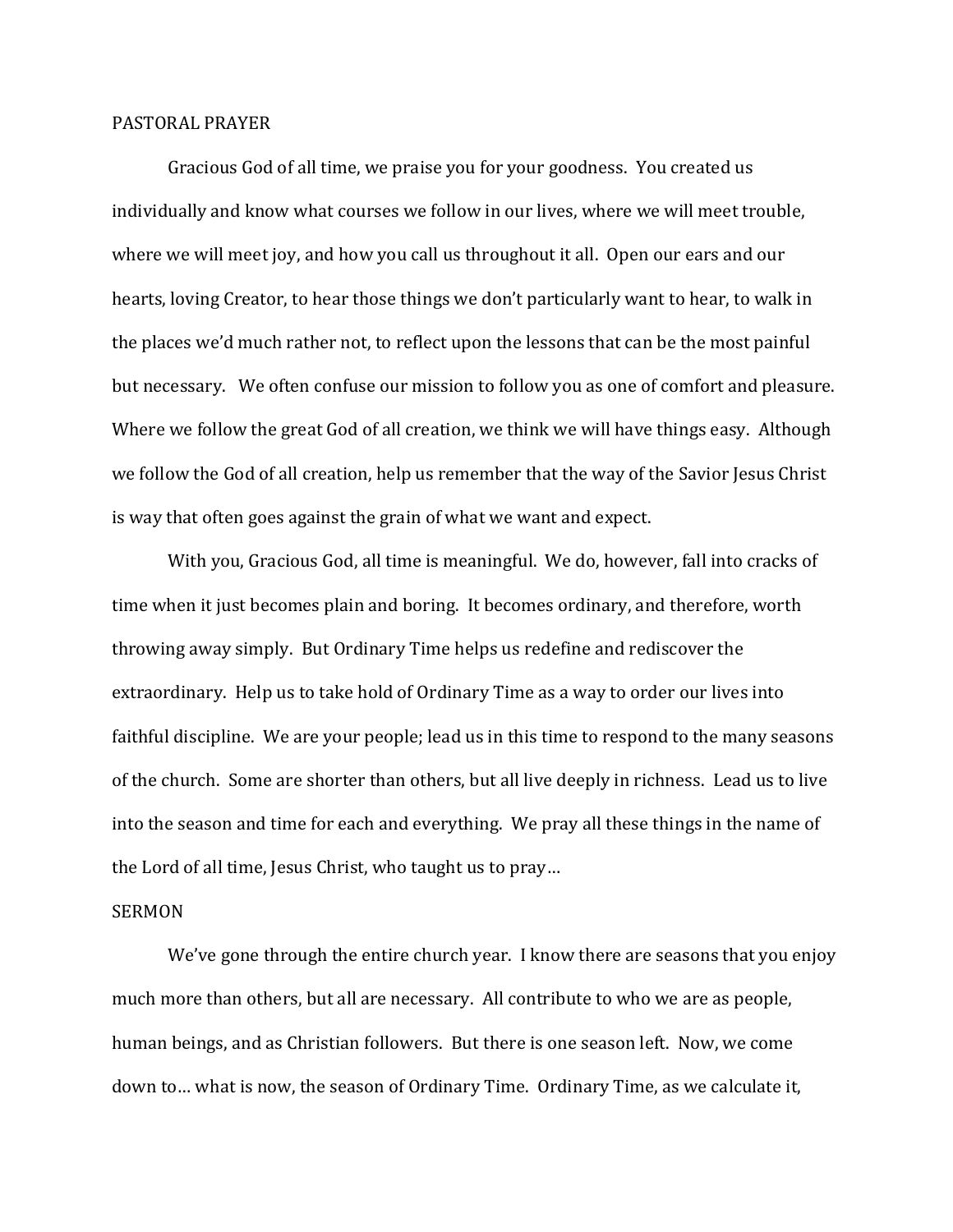simply falls outside of the "big events" of the church year. Open up your bulletins and take a look at the upper left hand corner. You'll see the date, followed by something that says "Proper 16." That means that we are in the  $16<sup>th</sup>$  Sunday of Ordinary Time. Three of these Sundays fell in between Epiphany and Lent. The other 13 weeks have fallen after Pentecost. This will continue until November 24th this year when we celebrate Christ the King Sunday. Then the Christian year ends; we enter another Advent.

 The name is a bit misleading. Ordinary Time is not really about being ordinary or boring or whatever the name may imply. "Ordinary," from the article "Ordinary Time is Ordered Time," by Dwight Longenecker, has its roots originally with the word "Ordered." It's essentially a way of distinguishing and ordering the time that we are not in an eventbased church holiday or season like Christmas or Pentecost. As mysterious as it may seem, it is not just about being leftover time. It has its own rich inherent meaning as the season of the Church. As we celebrate Ordinary Time, let us discover what it means to live it out in two ways: living our Ordinary Time individually with greater discipline and as the grand body of the Church in recognizing not only what we do but how we do it.

 If you're like me, then you're always looking for the next big thing. There's going to be a holiday coming up, there's a weekend, there's another day off, there's a special activity, friends or family are coming to visit, and whatnot. There's football coming, and I'm getting tired of preseason. Notice how much of that time absolutely disappears when we are looking for that next big thing to come along? The time spent in the middle seems ordinary. Why is it ordinary? Because we consider the big things "extraordinary," so the rest must just be "ordinary." Is that how we approach our own personal "Ordinary Time?" Or should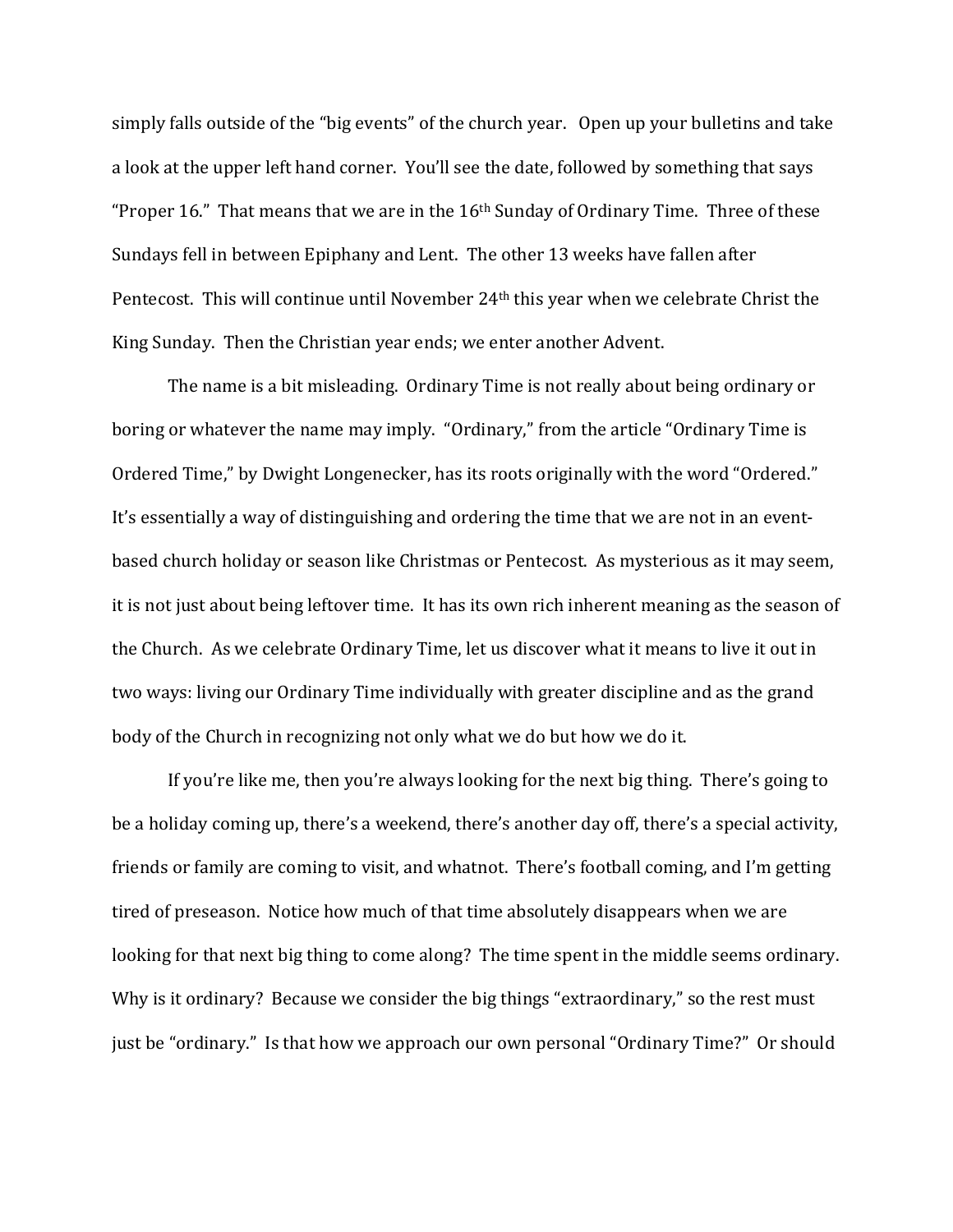we take a lesson from another meaning of "Ordinary Time" and make that ordinary stuff extraordinary? Sometimes we need to create the extraordinary.

 If we look at our two scripture readings, there is a thread flowing throughout. That would be that in every time, there is the appropriate and the inappropriate. The Byrds made our first scripture popular with their song "Turn Turn Turn." James says we just can't get ahead of ourselves when we are planning our lives. Everything must come in its time. When we talk about everything in its time, we might be discussing a disciplined life. Discipline is a word that we don't know what to do with today. For some, it's equivocated to good behavior or staying in line, enforced by an authority. For the Christian, it must mean something different. It must mean that we orient our minds, hearts, and time to God's work with intention and purpose, recognizing we need to do things in the right time. For example, we can't grow in our Christian lives without ordering ourselves and our time to faithful reflection, study, and action. In the same way, it's like living by an agenda. I'm married to one who does all the time. Every moment, when it is sensed to be limited, is meticulously planned. When we plan well and do things in the right order, we do more, grow more, and get more done. This is good discipline and ordering.

Indeed, Ordinary Time is about observing many of the things we learned and putting them into a discipline using its other meaning as "ordered time." We learn so many things here in church, hopefully all attuned to assisting us live throughout the human condition. The human life is complicated, and one intention of Christian discipline is to focus our actions and faith toward faithful expression of these parts of life, from joyful to absolutely hopeless. Indeed, each week throughout this series about the church seasons, we discussed something new that each season focuses upon. For example, in Advent, we discussed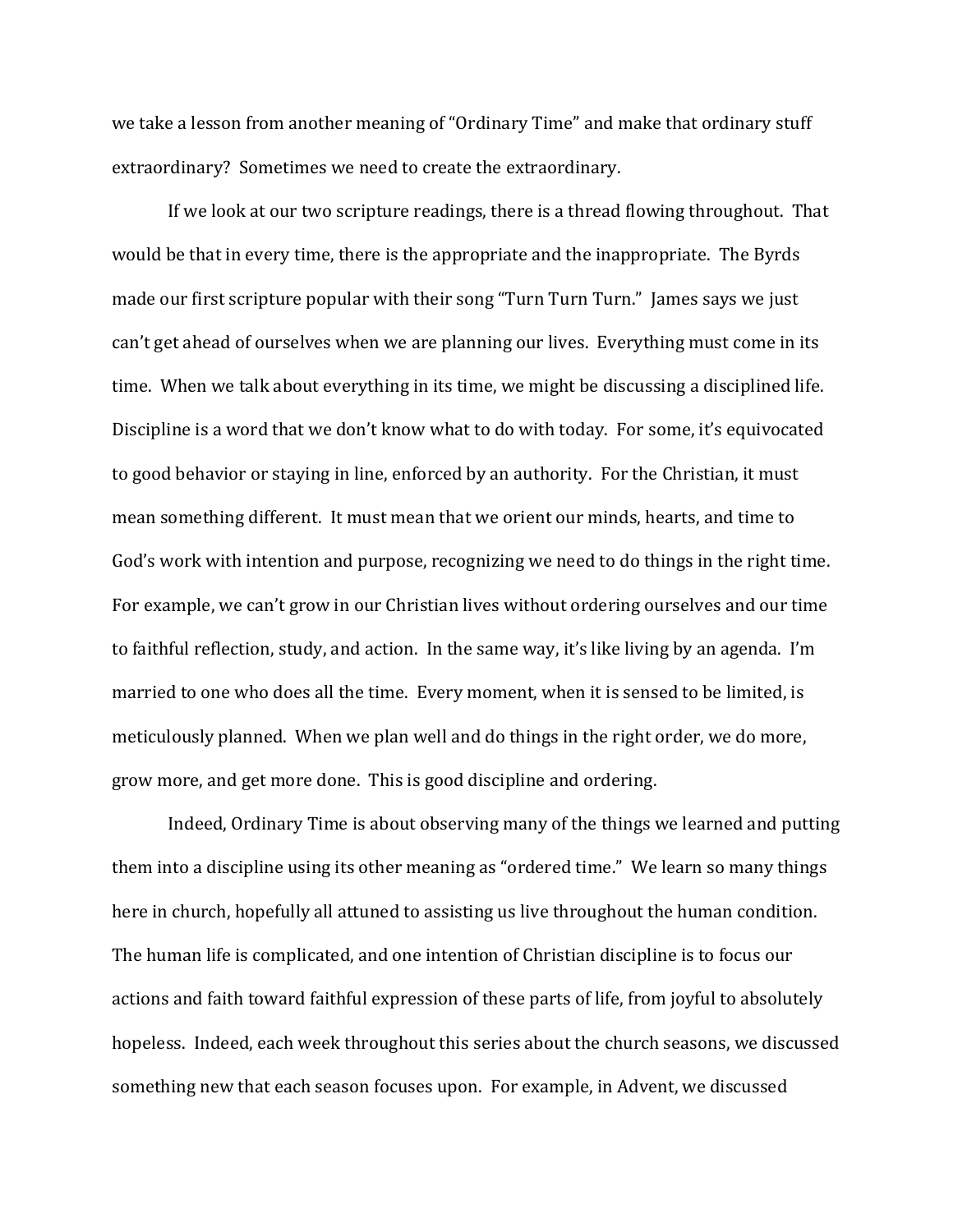faithful anticipation and what it means to live in the present. With Lent, we focused on a return to prayer, almsgiving, and fasting. With Holy Week, we recognized the necessity of darkness in our lives. In a way, the seasons before are the lessons that we take in and, in Ordinary Time, we make them our own. When we get to Ordinary Time, our aim is to put lessons into discipline. We learn how to live them out. We learn once again how to live into and faithfully be the human creatures that God so lovingly created.

 We look forward to all kinds of things individually. The church is the same way. What are we thinking about all throughout Advent? Christmas. What are we thinking about all throughout Lent? Easter. What are we thinking about all throughout our regular services? Lunch. But it goes deeper than that. We must observe Ordinary Time as individuals, but with everything in the Christian life, it all comes back to the church and our communal life. As we said, we must focus on what we have learned in each season of the church year and develop once again a greater sense of discipline in the Christian life, and the tasks of the larger church are just as important. As we think about the church's seasons, they follow the coming, life, death, resurrection, and direct aftermath of Jesus' life. These all are important things but not the whole picture.

Last week, we talked a lot about the birth of the church, how it calls us to be a diverse body and open-minded for the work of the Spirit. But Pentecost does not cover the entire story. The church's life goes far beyond that holiday. The church has grown, theologized, learned, and fostered many rituals since that important day of Pentecost. The church has gone from persecution to being outright one of the most recognized institutions in the world. The church has gone from the earliest followers of Jesus Christ to 2000 years later of followers and saints. There's a lot that doesn't fit into the scriptural stories.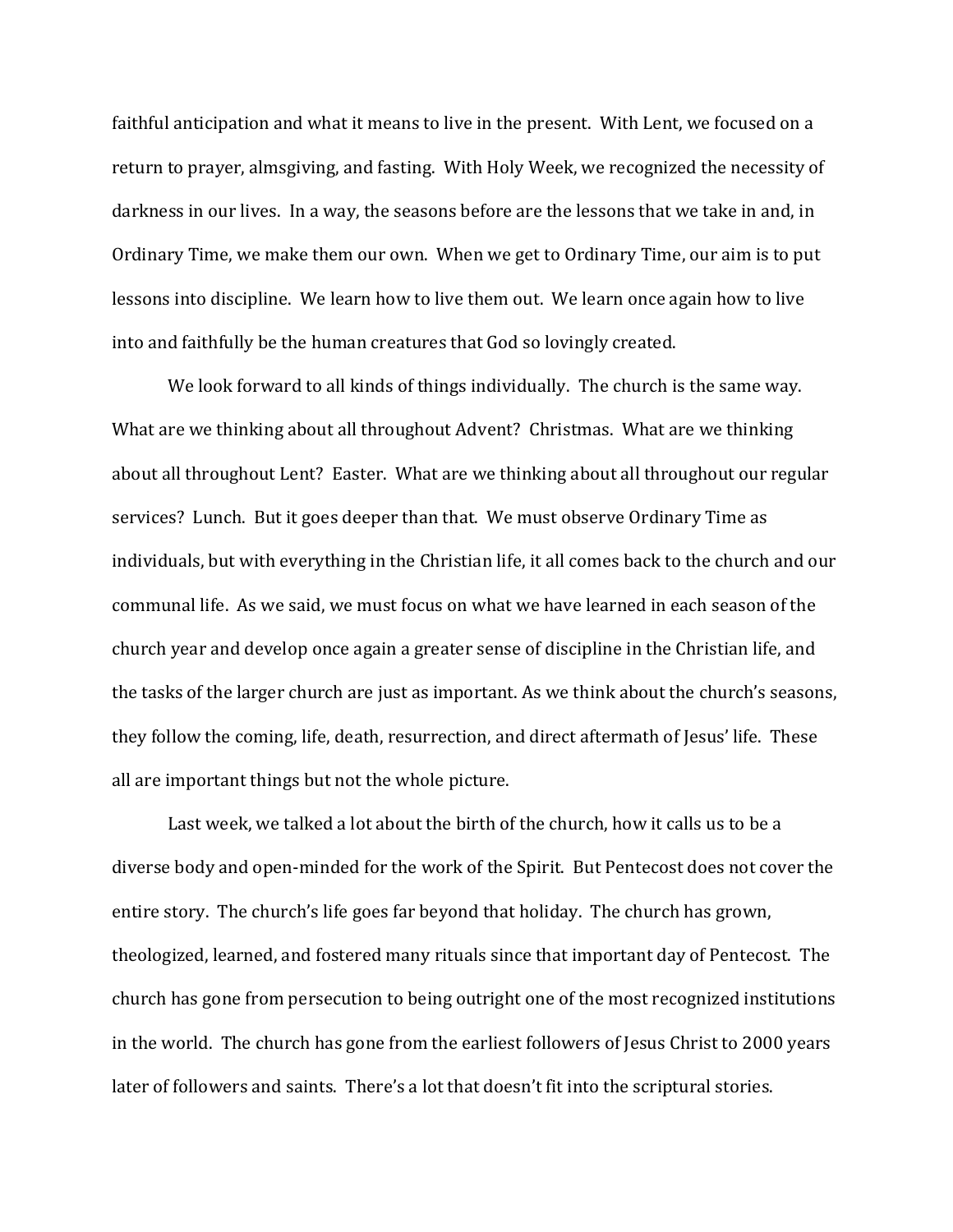Ordinary Time is the space to celebrate and renew the church's life together, says "Ordinary Time is Ordered Time." Ordinary Time is about the church lived out past the life of Jesus, past the time of Pentecost, and past the time of scripture. Ordinary Time observes the church past, church present, and church future.

It's not just that we are together. Any social group can be together. As we celebrate the church, we must consider how we are doing what we are doing. How do we think of the so-called "regular" Sunday? Could it be like this church sign that I saw on the Internet, trying to invite people into the church? It said, "Do you know what Hell is? Come hear our preacher!" Thanks to all those concerned that this never showed up on our front sign. But things can get very familiar that we don't see what we are saying anymore, just like the sign. How do we find God when we arrive in the middle of summer, and nothing we would call particularly exciting or adventurous is happening that Sunday?

Instead of just going through the motions, the calling is to bring new energy to the familiar. The old phrase is that the devil is in the details, and that can certainly be the way with the church. We must always look at the details in how we are doing what we are doing. Ordinary Time, despite its name, is not the time when we let things get overly ordinary but explore the extraordinary within the ordinary. This is the season of the church, when we order ourselves in how to be church once again. It's not that we pray; it's how we pray. We are called to pray authentically, to bring our real selves to God. How do we observe communion? Is it about taking the bread, eating it, taking the cup and drinking it, and returning to our seats, or is it about a serious contemplation and discipline of who we are as Christ's followers? How are we affirming our faith? Do we read through our Affirmation of Faith with the intention of bringing ourselves back to the roots of our faith,